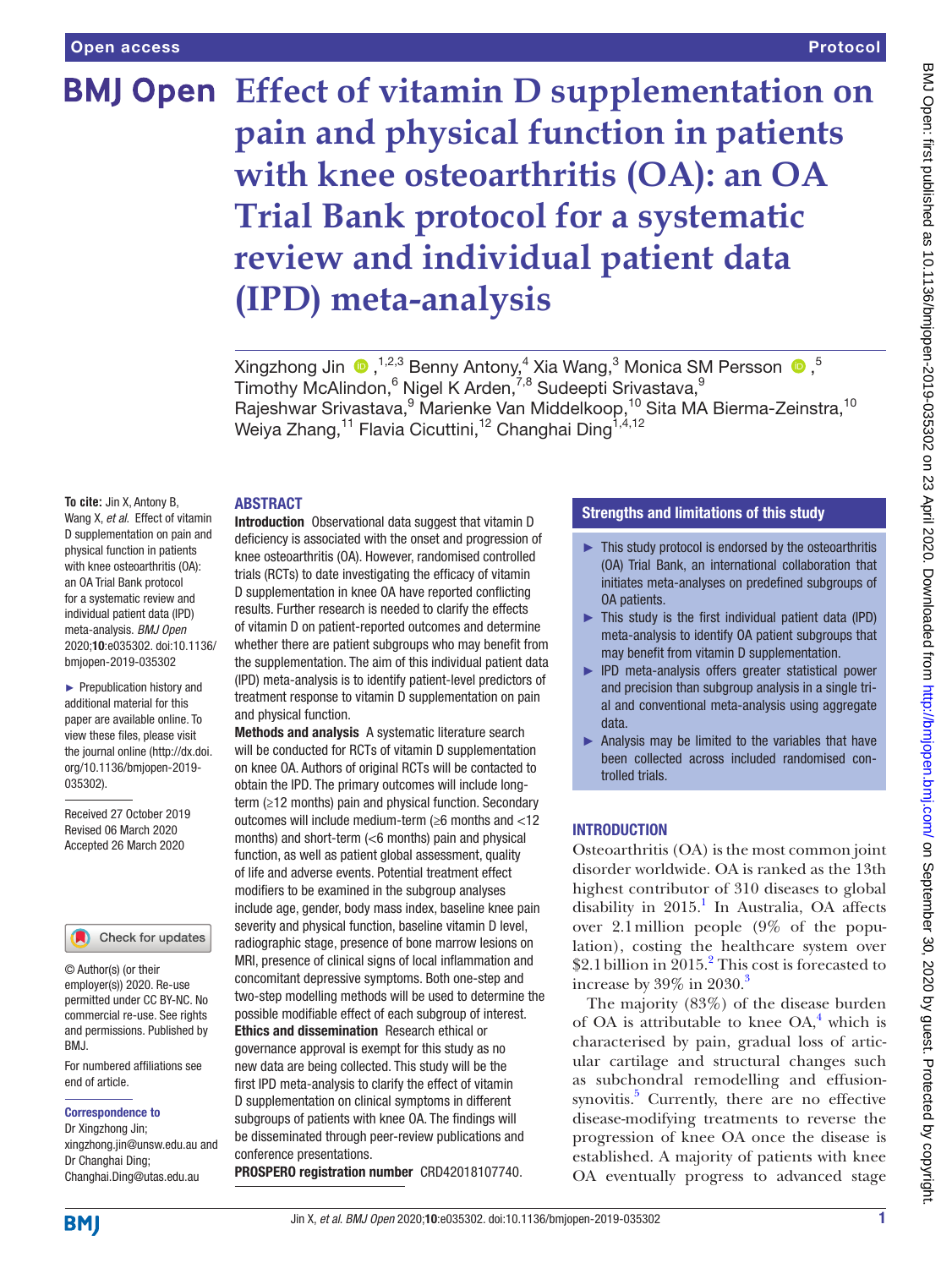and undergo total knee replacement. $^6$  $^6$  There is clearly an urgent need for innovative and cost-effective approaches to slow the progression of knee OA.

Emerging observational data suggest that vitamin D insufficiency is associated with the onset and progression of knee OA.<sup>[7](#page-6-6)</sup> The association between low serum vitamin D levels and knee OA symptoms may be explained by a direct effect of vitamin D on chondrocytes in osteoarthritic cartilage, $8$  as well as indirect effects on subchon-dral bone, synovium and periarticular muscle.<sup>[9](#page-6-8)</sup> For example, vitamin D deficiency could impair the ability of bone to respond optimally to pathological bone marrow lesions (BMLs) and altered bone mineral density, there-fore predisposing the knees to disease progression.<sup>[10](#page-6-9)</sup> Vitamin D also may reduce synovitis in affected knees by regulating cytokine levels in the joint, leading to a reduction in the amount of effusion-synovitis in MRI.<sup>[11](#page-6-10)</sup> In addition, depressive symptoms is interrelated to joint pain in  $OA<sup>12</sup>$  $OA<sup>12</sup>$  $OA<sup>12</sup>$  and maintaining sufficient serum vitamin D may improve depression symptoms in patients with knee OA.[13](#page-6-12)

However, evidence from randomised controlled trials (RCTs) have been conflicting.<sup>[14–17](#page-6-13)</sup> A pilot RCT in India found a small but statistically significant clinical benefit for 12-month vitamin D treatment on pain and function in patients with knee OA, compared with placebo. $^{16}$  In contrast, a subsequent RCT from the USA showed that vitamin D supplementation did not reduce knee pain or cartilage volume loss over 24months[.15](#page-6-15) Subsequently, data from RCTs in Australia<sup>17</sup> and UK<sup>14</sup> did not find significant clinical benefits of vitamin D supplementation for knee OA. However, there was a non-significant trend for symptom reduction (eg, knee pain and physical function) in these RCTs. Two systematic reviews using aggregate data from these RCTs concluded that, although current evidence does not support vitamin D supplementation for reducing structural disease progression, further research is needed to clarify the effects on patient-reported outcomes. $^{18\,19}$  In addition, to the best of our knowledge, no previous systematic reviews of previous systematic reviews exist.

The null results of these RCTs could be due to a low prevalence of vitamin D deficiency in the study subjects or low statistical power secondary to small sample sizes. Another possible reason is that vitamin D may have an effect only in some OA phenotypes, such as those with BMLs (predominant bone abnormality), $^{20}$  $^{20}$  $^{20}$  effusionsynovitis (inflammatory)<sup>21</sup> or depressive symptoms (psychological distress).<sup>13</sup> Post hoc analyses within these  $\text{RCTs}^{15}$ <sup>21</sup> were frequently underpowered, and hence unreliable to determine the effect of vitamin D treatment on subgroups of knee OA patients. A metaanalysis using individual patient data (IPD) can increase the power of subgroup analysis by combining individual data from included trials $^{22}$  and therefore can quantify potential effect modifier of vitamin D treatment in subgroups.

# BMJ Open: first published as 10.1136/bmijopen-2019-035302 on 23 April 2020. Downloaded from http://bmjopen.bmj.com/ on September 30, 2020 by guest. Protected by copyright BMJ Open: first published as 10.1136/bmjopen-2019-035302 on 23 April 2020. Downloaded from <http://bmjopen.bmj.com/> on September 30, 2020 by guest. Protected by copyright.

# Methods and analysis

We will conduct a systematic review and IPD meta-analysis of RCTs studying the effects of vitamin D supplementation in patients with symptomatic knee OA. The primary aim is to identify patient-level predictors of treatment response to vitamin D supplementation, including the status of vitamin D deficiency, MRI-detected bone marrow abnormalities and effusion-synovitis, and clinical signs of local inflammation. The protocol of this review is registered on the PROSPERO database (CRD42018107740).

### Study eligibility

This systematic review will include studies that meet the following inclusion criteria:

### Type of studies

RCTs that have been published in journals and reported the efficacy of vitamin D in participants with knee OA will be included. Cross-over design will also be eligible and only the first phase data will be included in the analysis. Both individually randomised trials and cluster randomised trials will be eligible. Both open-labelled and blinded studies will be eligible. There will be no language or geographical restrictions applied to study selection.

### **Participants**

Men and women who have a diagnosis of knee OA, either according to the American College of Rheumatology criteria, or on the basis of detailed clinical and/or radiographic information, will be included. Studies with a subgroup of knee OA patients will also be included, provided that IPD can be collected separately for the OA subgroup. Although most patients with knee OA defined by the American College of Rheumatology are usually over 50 years of age, the disease can occur as early as 20 years old, therefore studies with adults at 18 years of age and older will be included.

### **Interventions**

Only studies investigating oral supplementation of vitamin D will be included. Vitamin D treatments administered subcutaneously, intraperitoneally or intravenously will not be included. Both ergocal<br>ciferol (vitamin  $\mathbf{D}_{\mathbf{2}})$  and cholecalciferol (vitamin  $D_3$ ) will be eligible, irrespective of preparations (tablet or capsule), dosage, regimen and length of treatment.

### **Comparators**

Oral vitamin D supplementation will be compared with control treatment including placebo or usual conservative care (pain medication and/or exercise therapy if they are used in both treatment and control groups).

### **Outcomes**

The minimum criterion for inclusion is reporting pain or physical function as either primary or secondary outcomes. There will be no restrictions on the duration of follow-up. Data on other outcomes (eg, patient's global assessment, quality of life and adverse events) will be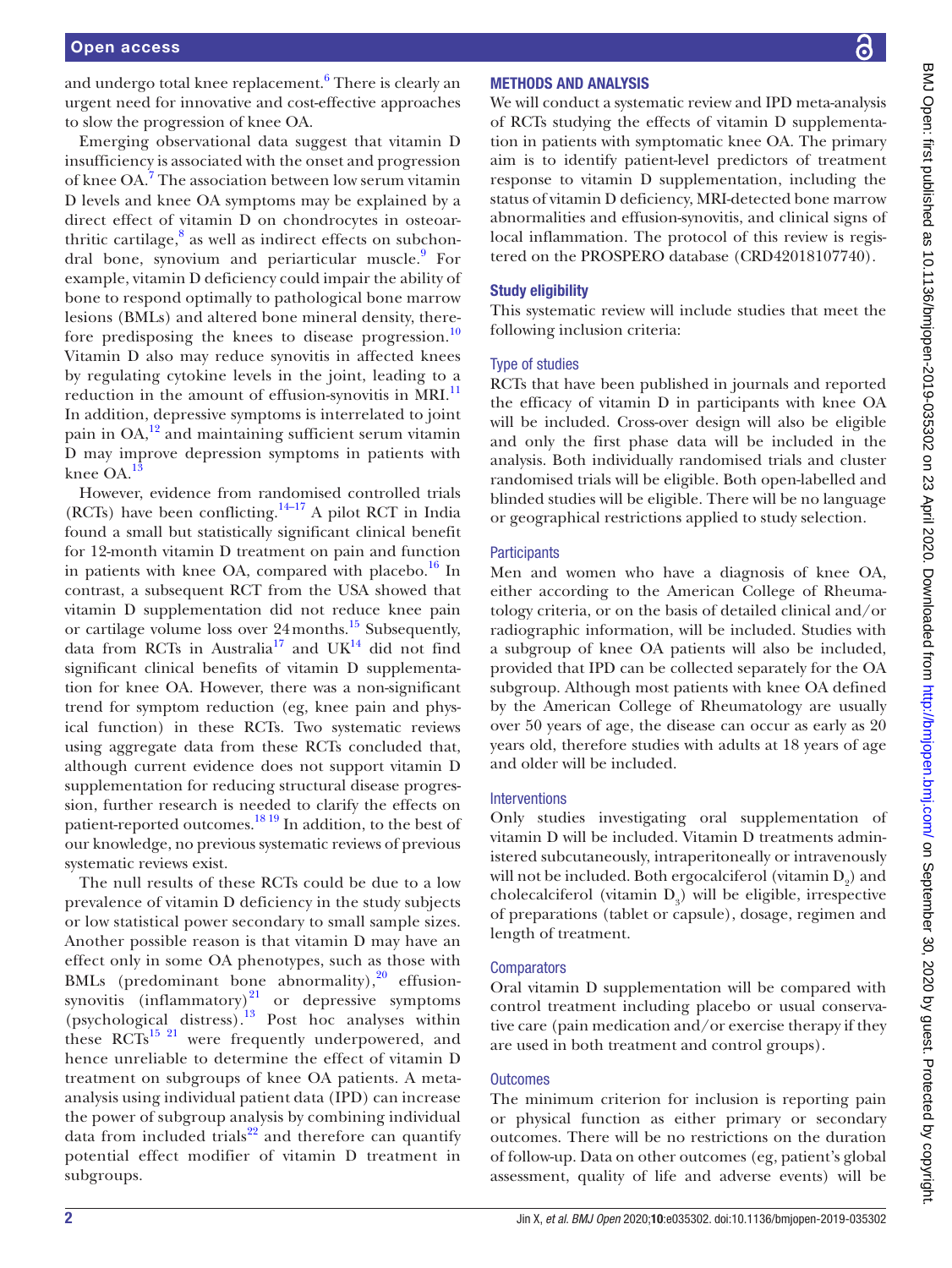analysed when feasible but will not be required for study selection.

### Baseline assessments

As a minimum, included studies should have measured knee pain, physical function, serum levels of vitamin D at baseline, and included basic patient characteristics such as age, gender and body mass index (BMI).

# Literature search

A systematic literature search for articles published from 1 January 1990 until 31 December 2019 will be performed by a trained review author (XJ) in the following electronic databases:

- ► Cochrane Central Register of Controlled Trials (CENTRAL).
- ► MEDLINE (Ovid).
- ► EMBASE.

A previous systematic review<sup>[7](#page-6-6)</sup> has showed that no major RCTs were conducted for vitamin D and OA by the year 1990, therefore we chose 1 January 1990 as the start date of the literature search. The search strategies used for each database are listed in [online supplemen](https://dx.doi.org/10.1136/bmjopen-2019-035302)[tary appendix 1](https://dx.doi.org/10.1136/bmjopen-2019-035302). All retrieved articles will be exported to the reference manager *EndNote,* in which duplicates will be removed electronically and manually. The remaining records will be exported to an online systematic review management tool *Covidence* (Veritas Health Innovation, Melbourne, Australia) and the articles will be assessed for eligibility for inclusion. In addition to the electronic search, we will check the reference lists of included trials and previous systematic reviews to identify any trials that are not retrieved from the electronic search. Review authors and collaborating authors will be asked if they are aware of further relevant studies not yet included. We will also search the WHO International Clinical Trial Registration Platform Search Portal [\(www.who.int/trialsearch](www.who.int/trialsearch)) to identify any relevant trials that are completed but did not published the results.

### Study selection

Two review authors (XJ, BA) will independently conduct study screening by assessing the article titles and abstracts. Full texts of the articles will be further assessed if the information from the abstract suggests that a study is eligible for inclusion. When information contained in the full text is not sufficient to make a judgement on its eligibility, we will make efforts to contact the corresponding authors to obtain further details. If a corresponding author is not contactable after two email attempts and one phone call, the study will be deemed ineligible. Any disagreement regarding the inclusion of a study will be discussed between the two review authors (XJ, BA). If no consensus can be reached, a third review author will be consulted (XW) to make a final decision.

# Extraction of aggregate data

Study data extraction will be performed independently by two review authors (BA, XW). Discrepancies will be

resolved by a third reviewer (XJ). We will extract the following study data from the included studies:

- ► General information: article title, bibliographic details, published language and funding source.
- ► Participants: inclusion criteria, exclusion criteria, number of participants in total and in each study arm, study settings and baseline participant characteristics (eg, age, gender, BMI).
- ► Intervention: type of vitamin D preparation, dose, regimen, treatment duration, type of control and co-interventions (if any).
- ► Outcomes: primary and secondary outcomes at the end of treatment and/or the end of follow-up. Number of withdrawals and loss to follow-up. Adverse events recorded.
- Data analysis: statistical models used for data analysis, confounding factors adjusted in the models and methods used for addressing missing values.

## Risk of bias assessment

The methodological quality of the included studies will be assessed using a modified version of the Cochrane's risk of bias tool. $^{23}$  The modified version includes all the seven domains of the original tool, but further separates performance bias assessment into 'blinding of participants' and 'blinding of study personnel', as well as prespecifies other sources of bias as 'balance in baseline covariates', 'treatment compliance' and 'timely outcome assessment' [\(online supplementary appendix 2](https://dx.doi.org/10.1136/bmjopen-2019-035302)). Each domain will be scored as 'low risk', 'high risk' or 'unclear' according to the criteria described in the [online supple](https://dx.doi.org/10.1136/bmjopen-2019-035302)[mentay appendix 3.](https://dx.doi.org/10.1136/bmjopen-2019-035302) The overall rating of risk of bias is based on the number of domains with a 'high-risk' score. The overall rating is intended to inform readers of the risk of bias across individual studies and will not be used to weight the studies in the meta-analysis. Two review authors (XJ, XW) will independently evaluate the quality of an individual study. Any disagreement will be settled by further discussion until a consensus is reached between the two review authors.

### IPD collection and transfer

The primary or corresponding authors of included trials will be invited to collaborate on the project and contribute their raw data. When we cannot reach a corresponding author after sending two emails and making two telephone calls, we will contact the co-authors listed in the article. If none of the co-authors can be contacted, we will approach the institutes, in which the trial has been conducted. All data custodians will be asked to sign a data delivery agreement, which includes items regarding IPD delivery, obligations, ownership of data, terms and conditions of the use of the data, authorship and publications. If needed, the project coordinator (XJ) will visit the institutes of the data deliverers to retrieve the data and to sign the data delivery agreement on behalf of the OA Trial Bank (the detailed procedures of data delivery and an example of the data delivery agreement can be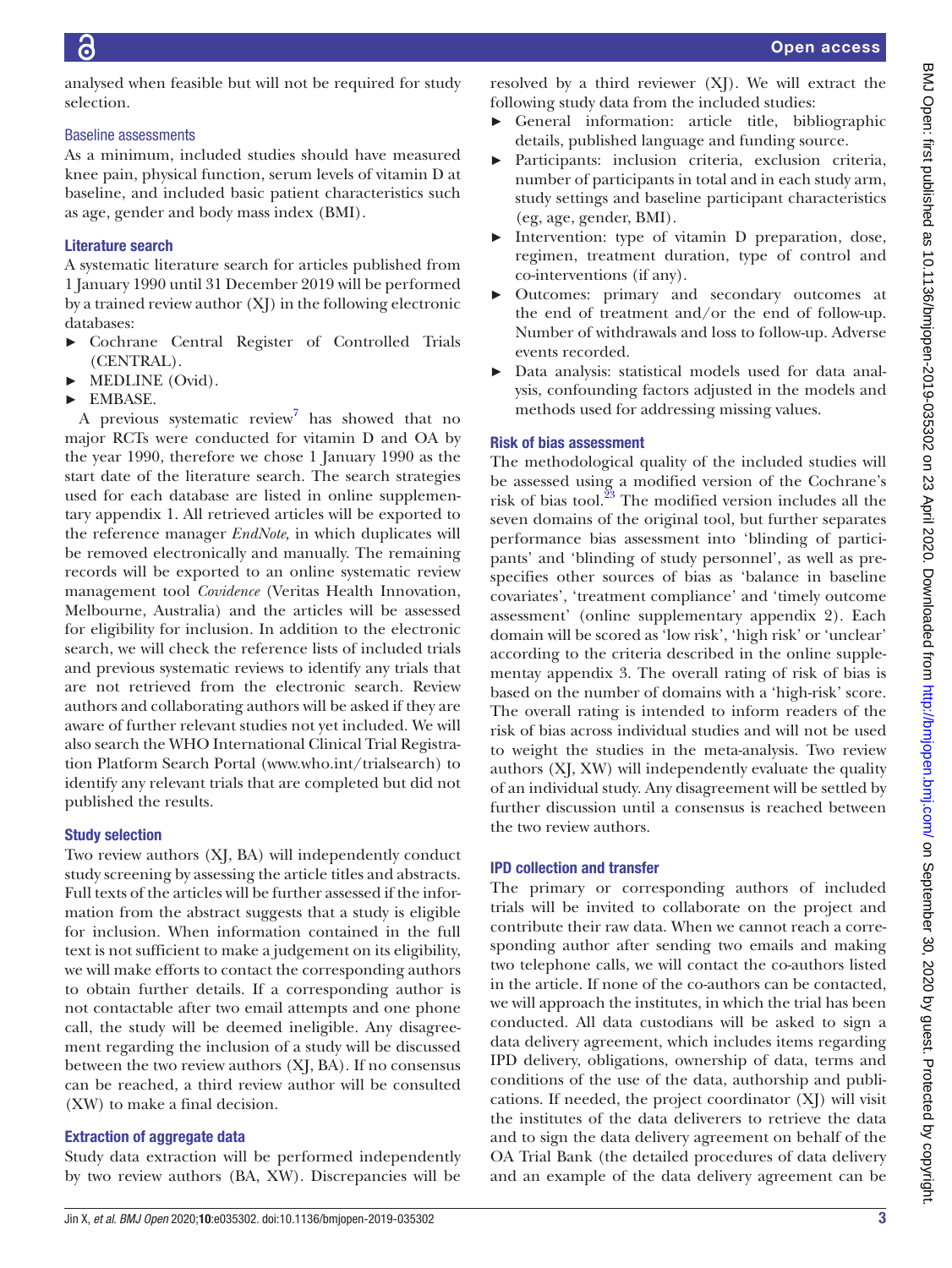found on the OA Trial Bank website [https://www.oatri](https://www.oatrialbank.com/procedures/)[albank.com/procedures/\)](https://www.oatrialbank.com/procedures/). De-identified datasets will be accepted in any electronic format (eg, SPSS, Stata, SAS, Excel) or in paper form, provided that variables and categories are adequately labelled within the dataset or within a separate codebook. The IPD files received by the coordinator will be kept in their original version and saved on a secured password-protected server at Erasmus MC Medical University in Rotterdam. The datasets will not be used for any other research apart from that described in the license agreement.

To ensure the quality of the data, the coordinator will independently check for data consistency by comparing the summary statistics derived from the IPD received against the summary results reported in the published articles. In the case of differences, the project coordinator will communicate with the data deliverer via email or teleconference to resolve the discrepancy.

## Variables of interest

The following IPD variables will be obtained (where available):

## Primary outcome variables

The primary outcomes for this meta-analysis will be pain and physical function at long-term follow-up (12 months or more). This definition of 'long-term effect' for knee OA treatment was used in previous systematic reviews of knee OA research. $24\,25$ 

- Knee pain will be evaluated using visual analogue scale if available, otherwise the pain subscales of the Western Ontario and McMaster Universities Osteoarthritis Index (WOMAC) $^{26}$  $^{26}$  $^{26}$  or the Knee injury and Osteoarthritis Outcome Score  $(KOOS)^{27}$  will be used. The pain data will be converted into a 0–100 common scale as recommended by the WOMAC manual.<sup>[28](#page-6-25)</sup>
- ► Physical function will be evaluated using a validated instrument specific to knee OA, such as the physical function subscales of the WOMAC or the KOOS subscales. The scores will be standardised into a 0–100 scale.

# Secondary outcome variables

Secondary outcomes will include:

- Medium-term (more than 6 months but less than 12 months) pain and physical function.
- Short-term (less than 6 months) pain and physical function.
- Patient global assessment at the end of study follow-up, as recommended by the Outcome Measures in Arthritis Clinical Trials - Osteoarthritis Research Society Inter-national (OMERACT-OARSI) Initiative.<sup>[29](#page-6-26)</sup>
- ► Quality of life evaluated using a validated instrument, such as EuroQol-5D  $(EO-5D)$ ,  $30$  osteoarthritis Knee and Hip Quality of Life, $31$  or original instrument used in the included studies.

► Adverse events if reported, including all major and minor events such as hypocalcaemia, fractures and depression.

# Potential treatment effect moderators

If data are available, we will analyse potential treatment effect modification for the following variables measured at baseline:

- Radiographic stage of knee OA (mild/moderate or severe). Radiographic knee OA should be staged at baseline using either the Kellgren–Lawrence  $(KL)^{32}$  or Osteoarthritis Research Society International (OARSI) joint space narrowing (JSN) grading system. $33$  The results from the two grading systems have been shown to be highly correlated. $34$  Mild to moderate disease will be defined as a KL Score ≤3or an OARSI JSN Score  $\leq$ 2, and severe disease will be a KL score of 4 or an OARSI score of 3.
- Vitamin D level (deficiency, insufficiency or sufficiency). Vitamin D deficiency is defined as serum levels of 25(OH)D less than 30nmol/L at baseline. Insufficiency is defined as serum 25(OH)D levels from 30 to <50nmol/L. Serum 25(OH)D levels ≥50nmol/L is considered as vitamin D sufficiency.<sup>[35](#page-6-32)</sup>
- ► Presence of BMLs (yes or no). BMLs at the patellafemoral and femoro-tibial joints should be measured by MRI using a validated scoring system, such as Boston Leeds Osteoarthritis Knee Score,<sup>36</sup> Whole-Organ MRI Score<sup>37</sup> or Knee Osteoarthritis Scoring System.<sup>[38](#page-6-35)</sup>
- ► Clinical signs of local inflammation or the presence of effusion-synovitis (yes or no). Clinical signs of local inflammation should be assessed by physical examination—tumour (swelling), dolor (pain), rubor (redness), calor (heat) and functio laesa (disturbance of function)—or by additional laboratory testing (eg, serum C reactive protein and erythrocyte sedimentation rate). Effusion-synovitis should be measured on either ultrasound or MRI.
- Presence of depressive symptoms or comorbid depression. Depressive symptoms are measured using a validated questionnaire, such as the Patient Health Questionnaire-9[39](#page-6-36) and the Geriatric Depression Scale.<sup>40</sup>

# Data synthesis and statistical methods

All statistical analysis will be conducted using R V.3.5.0 and RStudio (V.1.0.136, RStudio, Boston, Massachusetts, USA), with R extension package 'metafor' for the conventional meta-analysis and two-stage IPD meta-analysis, and 'lme4' for the one-stage IPD meta-analysis.

# Conventional meta-analysis

An aggregate data meta-analysis, using a random-effects model based on the 'Hartung-Knapp-Sidik-Jonkman' method, $41$  will be performed to estimate the treatment effect of vitamin D over control. If an included study is a cluster RCT, results will be corrected using previously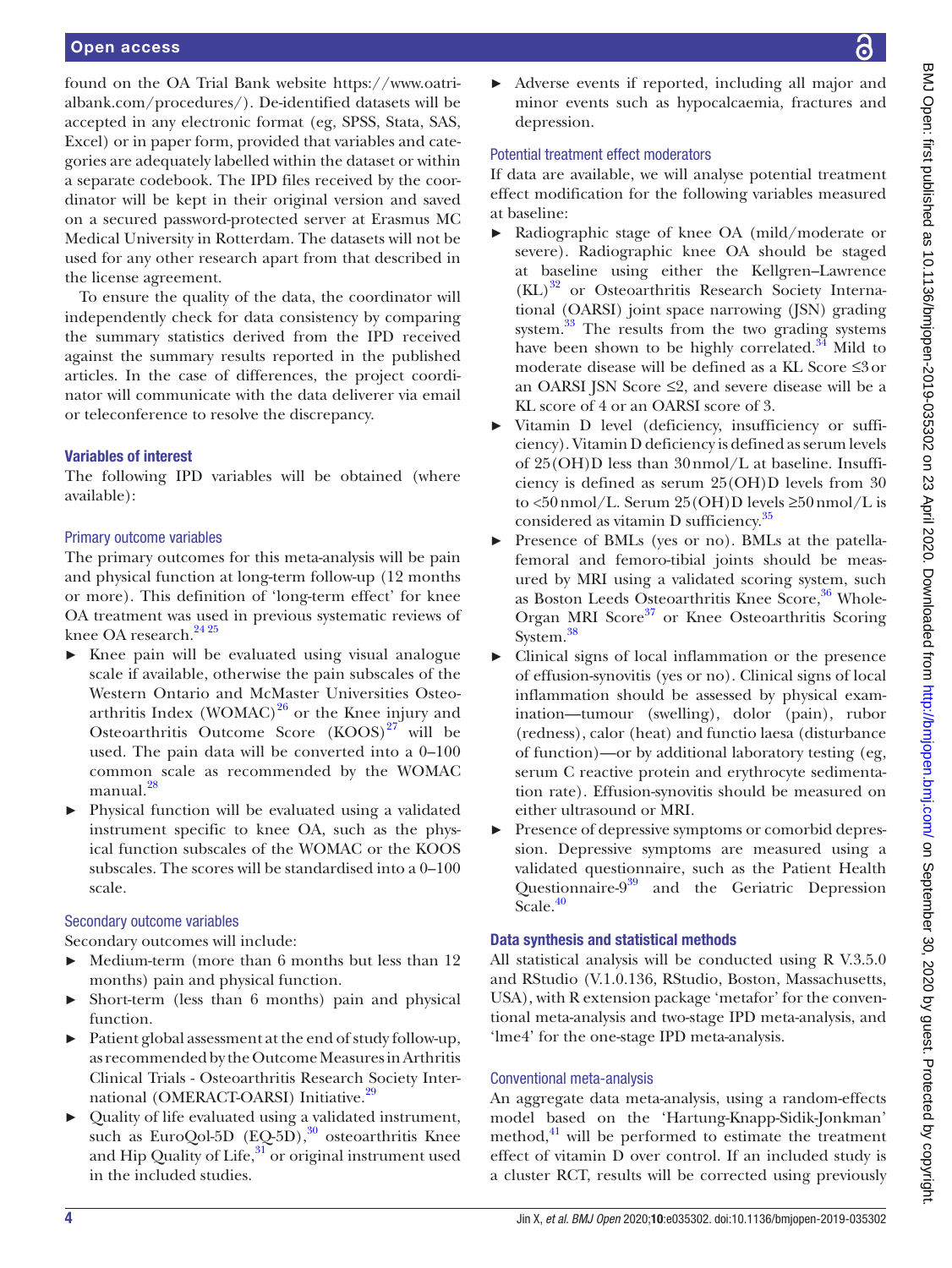a

established procedures. $42$  The results will be compared with the IPD meta-analysis findings as sensitivity analyses.

Heterogeneity will be assessed by inspecting the forest plots and tested by  $\chi^2$  test. A result of p<0.10 will be defined as evidence of significant heterogeneity across studies.  $I^2$ test will be used to estimate the extent of inconsistency across studies that is due to heterogeneity[.43](#page-7-1) A result of over 30% and 50% represents moderate and substantial heterogeneity, respectively. Sources of heterogeneity will be explored by excluding individual trials causing an  $I^2$ score below 50%.

If 10 trials or more trials are available, we will use a Doi plot (normal quantile vs effect size plot) explore publication bias and 'small-study effects'.[44](#page-7-2) Asymmetry in the Doi plot will be detected and quantified by the Luis Furuya-Kanamori (LFK) index. A value beyond ±1will be deemed consistent with asymmetry, thus having considerable small-study effects.<sup>44</sup>

### IPD meta-analysis

IPD from included trials will be recoded and formatted in a consistent way to permit re-analysis. A new variable will be created to indicate the trial in which the IPD are collected. The method used to handle missing data will depend on the mechanism causing the missingness. If no explanation is known for the reason of missing data, they will be assumed to be missing at random. We will use the R MICE package<sup> $45$ </sup> for multiple imputation, and the imputation model will include all available patient variables to help predict missing data for the variables of interest within each study dataset. The imputation procedure will use 20 imputed datasets. A sensitivity analyses will be performed restricting to participants without missing data (complete case analysis).

Both the treatment effect of vitamin D supplementation and the effect of potential moderators will be studied in the IPD meta-analyses. The treatment effect of vitamin D will be measured using the mean difference in knee pain and physical function between treatment and control based on the intention-to-treat principle. The interaction between the treatment and a potential moderator will be used to identify the effect of the moderator. Interaction effects with p<0.05will be considered statistically significant and 95% CIs of the effects will be provided. The IPD meta-analyses will be undertaken using both the onestage and two-stage approaches. We will use the one-stage approach as the primary analysis to avoid assumptions of within-study normality and known within-study vari-ance.<sup>[46](#page-7-4)</sup> We will and compare the results to the two-stage approach to assess consistency in a sensitivity analysis.

### *One-stage modelling*

The one-stage mixed-effects IPD meta-analysis approach will take into account both study level and subject-level covariates. Subject-level covariates will be centred to the mean of the covariate in each trial to avoid ecological bias. Three multilevel regression models will be built, the first to examine the summary treatment effect (difference between vitamin D and control), the second to evaluate each of the mentioned moderators on treatment effect and the third to assess the true effect of one moderator independent of other moderators.

The first model will include outcome measure (eg, pain score at follow-up) as a dependent variable, treatment (vitamin D or control), baseline subject-level covariate (eg, pain score) and confounders (age, gender and BMI) as fixed-effect independent variables, adjusted for study identifier (random intercept). The partial regression coefficient of the treatment will be used to compare to the conventional meta-analysis.

The second model will further add the moderator of interest (eg, radiographic stage of the disease) and interaction term between the treatment and study-centred values of the moderator in the fixed effect of the first model. The regression coefficient of the interaction term will be used to quantify the impact of the moderator on treatment effect.

If there are two or more moderators that have a statistically significant interaction with the treatment effect, these moderators will be incorporated in the third model. Multicollinearity between moderators will be tested before building the third model. A correlation coefficient r>0.80will indicate that multiple collinearity exists between the two moderators, of which the one that has less measurement error will be included in the model.

### *Two-stage modelling*

In the first stage, treatment effect and variance are derived from separate analysis in each study. An analysis of covariance model adjusted for baseline covariates (age, gender, BMI, as well as knee pain or function), will be used to obtain the treatment effect and variance within each study separately. The effect of a moderator and its variance within each study will be obtained by adding the interaction term between treatment effect and the moderator into the model. In the second stage, the treatment effect and its variances obtained from the first stage will be pooled across studies using a random-effects model.<sup>[41](#page-6-38)</sup> The result of this model is a summary estimate of the treatment effect of vitamin D versus control. The effect of a moderator will be calculated by pooling the regression coefficient and variance of the interaction term between the treatment and the moderator using a similar model. If two or more interaction terms are statistically significant, these moderators will be incorporated in a further model to evaluate the independent effect of these moderators.

### Patient and public involvement

We do not directly include patient and public involvement in this study, but the design of included RCTs may involve patients.

# **DISCUSSION**

Vitamin D supplementation may improve pain and function in patients with knee OA; however, the evidence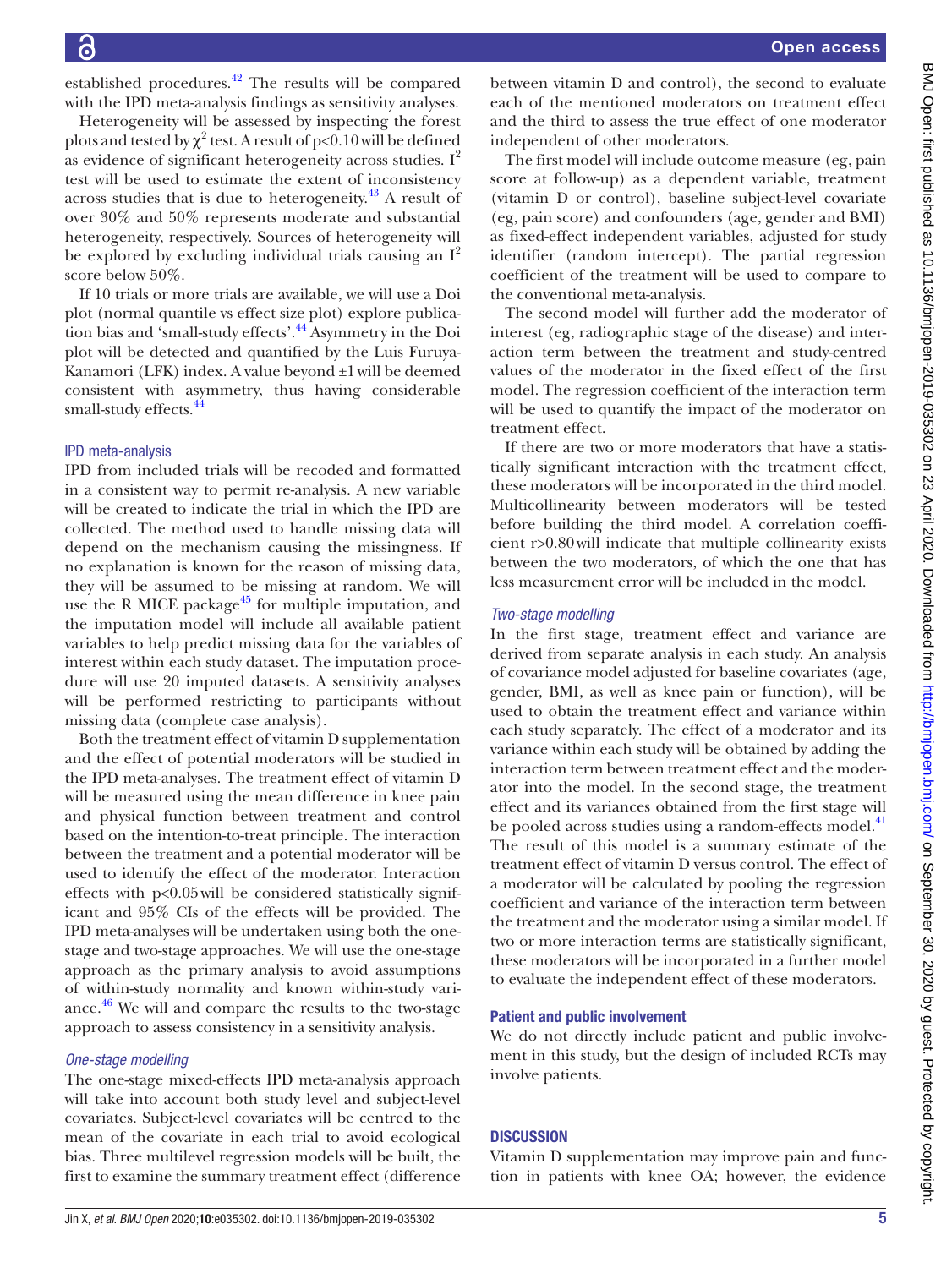from observational studies and RCTs are controversial.<sup>718</sup> In a few existing RCTs in patients with symptomatic knee OA,[14 16 17](#page-6-13) small to modest improvement in knee pain and physical function were observed in participants receiving vitamin D supplementation, but the treatment response varies considerably and the effects were not statistically significant when compared with placebo. The broad variation in treatment response could be a result of the fact that knee OA is a highly heterogenous disease with multiple aetiologies.<sup>[47](#page-7-5)</sup> Vitamin D may therefore be more effective in a subset of patients with specific characteristics than others. The purpose of the proposed IPD metaanalysis is to evaluate the treatment response of vitamin D supplementation on pain and physical function for knee OA in specific subsets of patients according to disease severity, vitamin D levels, presence of BMLs, inflammatory signs and depressive symptoms, over both short-term and long-term follow-up.

Meta-analysis is considered by some to be the grandmother of 'big data'[48](#page-7-6) and an integrated part of preci-sion medicine.<sup>[49](#page-7-7)</sup> It is a cost-effective approach to identify potential moderators of treatment response at a patient level, which is not possible with subgroup analyses in a single trial or conventional meta-analysis with aggregate data.[50](#page-7-8) Subgroup analyses within individual trials are often underpowered to generate reliable findings. In contrast, IPD meta-analysis techniques increase the statistical power of the study by combining individual observation data from multiple trials with the same treatment.<sup>22</sup> This offers greater precision in analysing moderators of treatment response and offers the potential to analyse a greater number of moderators. In conventional metaanalysis, meta-regression analysis may be used to examine differences in the types of patients enrolled in individual trials, but is potentially problematic. Meta-regression analysis may make incorrect inferences about individual characteristics based on aggregate baseline statistics reported in trial publications.<sup>51</sup> This is also known as ecological fallacy, $52$  where the relationship between the effect estimate and average patient characteristics across trials may not be the same as the relationship within individual trials.

Identifying different phenotypes of knee OA is currently a popular subject of research in the field. Different phenotyping strategies have been proposed based on risk factors from epidemiological studies, $53$  anatomical abnormalities on modern imaging $54$  or molecular abnormalities related to pathological mechanisms.<sup>55</sup> While there is currently no standardised classification system for knee OA phenotypes, $5$  we believe that disease phenotypes are most meaningful when they reflect differential treatment effects. IPD meta-analysis provides an opportunity to assess the effect of treatments on subtypes or phenotypes of patients with knee OA according to predefined set of characteristics. The current proposed IPD metaanalysis attempts to differentiate subgroups by identifying subtypes of patients that respond better to vitamin D supplementation on pain and physical function.

### Strengths and limitations

Several challenges may present when conducting an IPD meta-analysis. First, although IPD meta-analyses usually offer sufficient statistical power to examine moderators of treatment response, not all RCTs measure potential moderators of interest or measure them in the same way. This may limit the analysis to only exploring moderators that have been collected across studies. The current protocol attempts to minimise this risk by including moderators that are commonly reported in OA research. In addition, there are expected barriers to accessing data, such as the authors of included trials not being able to be contacted, or the authors losing access to raw data or not choosing to collaborate, may introduce selection bias into the IPD meta-analysis. However, this could be examined in sensitivity analyses by comparing the results to the conventional meta-analysis or be addressed using frameworks that combine IPD and aggregate data in a meta-analysis.<sup>56</sup>

The benefits of using IPD meta-analysis techniques greatly outweigh the challenges of using this intensive method. Previous RCTs and systematic reviews have not had sufficient power to thoroughly examine the differential treatment response of vitamin D supplementation in different subsets of patients with knee OA. The results of this project have a high potential to provide important evidence to guide subgroup-specific treatment decisions in clinical practice to improve therapeutic effectiveness.

### Status of project

Currently, literature search in the electronic databases has been completed.

### Author affiliations

<sup>1</sup>Zhujiang Hospital, Southern Medical University, Guangzhou, China

<sup>2</sup> Centre for Big Data Research in Health, University of New South Wales, Sydney, New South Wales, Australia

<sup>3</sup>Institute of Bone and Joint Research, The University of Sydney, Sydney, New South Wales, Australia

4 Menzies Institute for Medical Research, University of Tasmania, Hobart, Tasmania, Australia

<sup>5</sup> Centre of Evidence Based Dermatology, University of Nottingham, Nottingham, United Kingdom

6 Tufts Medical Center, Boston, Massachusetts, USA

7 Nuffield Department of Orthopaedics, Rheumatology and Musculoskeletal Sciences, University of Oxford, Oxford, United Kingdom

<sup>8</sup>MRC Lifecourse Epidemiology Unit, Southampton General Hospital, University of Shouthampton, Southampton, United Kingdom

<sup>9</sup>Department of Orthopaedic Surgery, King George's Medical University, Lucknow, India

<sup>10</sup>Department of General Practice, Erasmus MC University Medical Center, Rotterdam, The Netherlands

<sup>11</sup> Arthritis Research UK Pain Centre, University of Nottingham, Nottingham, United Kingdom

<sup>12</sup>Department of Epidemiology and Preventative Medicine, Monash University, Melbourne, Victoria, Australia

Twitter Monica SM Persson [@MonicaPersson19](https://twitter.com/MonicaPersson19)

Acknowledgements We acknowledge the University of Sydney China Study Centre for providing short-term travel support to establish international collaboration for this project.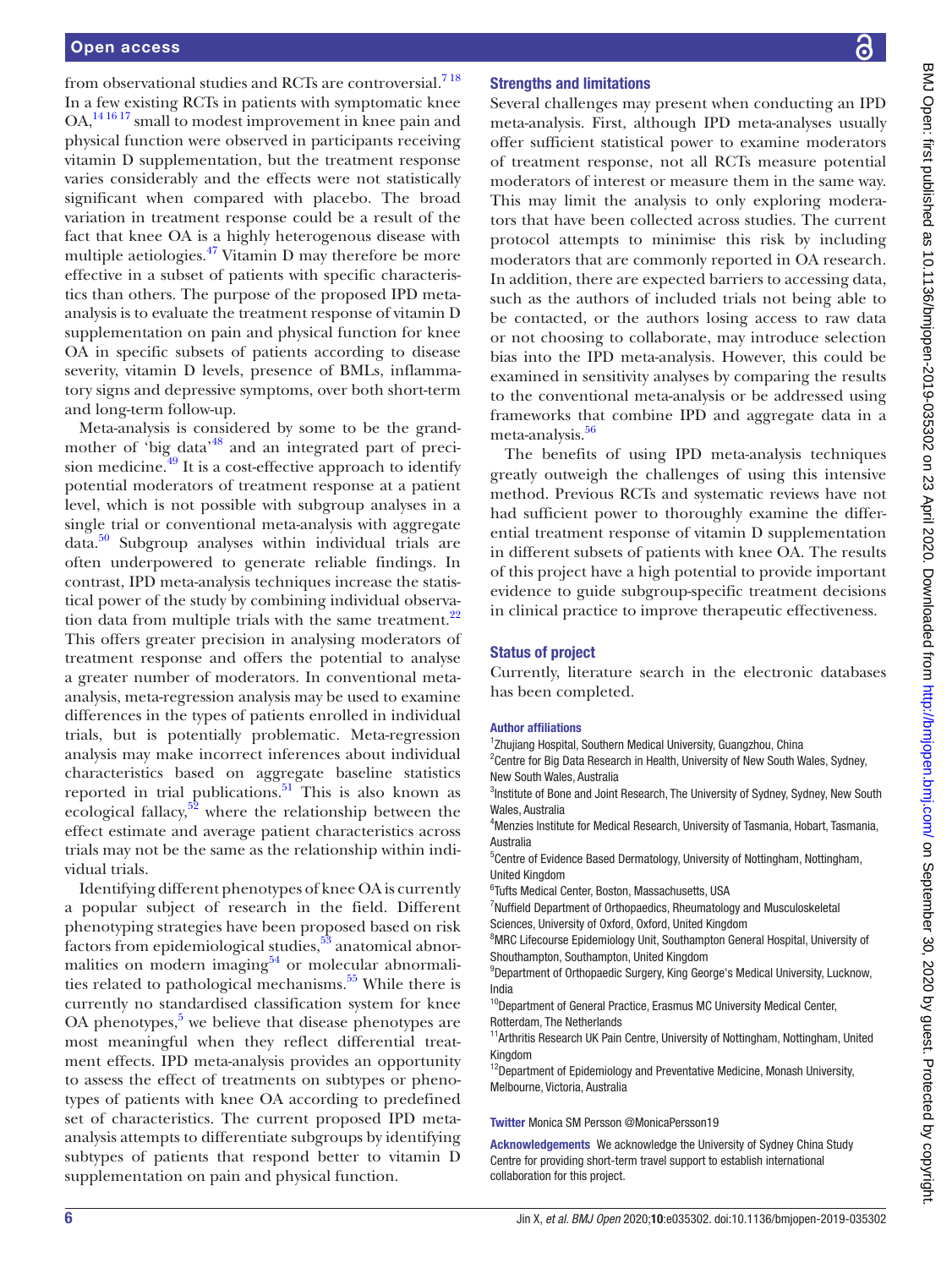Contributors All authors were involved in the study design and all will contribute to the interpretation of the results. CD, BA and XJ concepted this study. WZ and MSMP provided methodological support for statistical analysis. XJ and BA will contact the potential data delivers and will coordinate the project. CD, FC, TM, NKA, RS and SS will deliver relevant data from their completed trials. SMAB-Z and MVM will facilitate legal agreement for data transfer and provide database management at the OA Trial Bank. XJ, BA and XW will perform the study selection, risk of bias assessment, data collection and analysis. All authors contributed to writing of this manuscript and approved the final submission.

Funding The authors have not declared a specific grant for this research from any funding agency in the public, commercial or not-for-profit sectors.

### Competing interests None declared.

Patient and public involvement Patients and/or the public were not involved in the design, or conduct, or reporting, or dissemination plans of this research.

Patient consent for publication Not required.

Provenance and peer review Not commissioned; externally peer reviewed.

Open access This is an open access article distributed in accordance with the Creative Commons Attribution Non Commercial (CC BY-NC 4.0) license, which permits others to distribute, remix, adapt, build upon this work non-commercially, and license their derivative works on different terms, provided the original work is properly cited, appropriate credit is given, any changes made indicated, and the use is non-commercial. See: [http://creativecommons.org/licenses/by-nc/4.0/.](http://creativecommons.org/licenses/by-nc/4.0/)

### ORCID iDs

Xingzhong Jin <http://orcid.org/0000-0003-4293-8665> Monica SM Persson <http://orcid.org/0000-0002-8532-3006>

### **REFERENCES**

- <span id="page-6-0"></span>1 Vos T, Allen C, Arora M, *et al*. Global, regional, and national incidence, prevalence, and years lived with disability for 310 diseases and injuries, 1990–2015: a systematic analysis for the global burden of disease study 2015. *[The Lancet](http://dx.doi.org/10.1016/S0140-6736(16)31678-6)* 2016;388:1545–602.
- <span id="page-6-1"></span>2 Australian Bureau of Statistics. *2014-15 National health survey*. Canberra: Australian Bureau of Statistics, 2017.
- <span id="page-6-2"></span>3 Ackerman IN, Pratt C, Gorelik A, *et al*. Projected burden of osteoarthritis and rheumatoid arthritis in Australia: a population-level analysis. *[Arthritis Care Res](http://dx.doi.org/10.1002/acr.23414)* 2018;70:877–83.
- <span id="page-6-3"></span>4 Vos T, Flaxman AD, Naghavi M, *et al*. Years lived with disability (YLDs) for 1160 sequelae of 289 diseases and injuries 1990–2010: a systematic analysis for the global burden of disease study 2010. *[The](http://dx.doi.org/10.1016/S0140-6736(12)61729-2)  [Lancet](http://dx.doi.org/10.1016/S0140-6736(12)61729-2)* 2012;380:2163–96.
- <span id="page-6-4"></span>5 Kraus VB, Blanco FJ, Englund M, *et al*. Call for standardized definitions of osteoarthritis and risk stratification for clinical trials and clinical use. *[Osteoarthritis Cartilage](http://dx.doi.org/10.1016/j.joca.2015.03.036)* 2015;23:1233–41.
- <span id="page-6-5"></span>6 Australian Orthopaedic Association National Joint Replacement Registry. *Annual report 2012*. Adelaide, Australia: AOA, 2012.
- <span id="page-6-6"></span>7 Cao Y, Winzenberg T, Nguo K, *et al*. Association between serum levels of 25-hydroxyvitamin D and osteoarthritis: a systematic review. *[Rheumatology](http://dx.doi.org/10.1093/rheumatology/ket132)* 2013;52:ket132:1323–34.
- <span id="page-6-7"></span>8 Garfinkel RJ, Dilisio MF, Agrawal DK. Vitamin D and its effects on articular cartilage and osteoarthritis. *[Orthop J Sports Med](http://dx.doi.org/10.1177/2325967117711376)* 2017;5:232596711771137.
- <span id="page-6-8"></span>9 Zhang FF, Driban JB, Lo GH, *et al*. Vitamin D deficiency is associated with progression of knee osteoarthritis. *[J Nutr](http://dx.doi.org/10.3945/jn.114.193227)* 2014;144:2002–8.
- <span id="page-6-9"></span>10 Bellido M, Lugo L, Roman-Blas JA, *et al*. Improving subchondral bone integrity reduces progression of cartilage damage in experimental osteoarthritis preceded by osteoporosis. *[Osteoarthritis](http://dx.doi.org/10.1016/j.joca.2011.07.003)  [Cartilage](http://dx.doi.org/10.1016/j.joca.2011.07.003)* 2011;19:1228–36.
- <span id="page-6-10"></span>11 Wang X, Cicutinni F, Jin X, *et al*. Effect of vitamin D on effusionsynovitis in knee osteoarthritis: a randomized controlled trial. *Arthritis Rheumatol* 2015;67:439–40.
- <span id="page-6-11"></span>12 Sharma A, Kudesia P, Shi Q, *et al*. Anxiety and depression in patients with osteoarthritis: impact and management challenges. *[Open](http://dx.doi.org/10.2147/OARRR.S93516)  [Access Rheumatol Res Rev](http://dx.doi.org/10.2147/OARRR.S93516)* 2016;8:103–13.
- <span id="page-6-12"></span>13 Zheng S, Tu L, Cicuttini F, *et al*. Effect of vitamin D supplementation on depressive symptoms in patients with knee osteoarthritis. *[J Am](http://dx.doi.org/10.1016/j.jamda.2018.09.006)  [Med Dir Assoc](http://dx.doi.org/10.1016/j.jamda.2018.09.006)* 2019;20:1634–40.
- <span id="page-6-13"></span>14 Arden NK, Cro S, Sheard S, *et al*. The effect of vitamin D supplementation on knee osteoarthritis, the video study: a randomised controlled trial. *[Osteoarthritis Cartilage](http://dx.doi.org/10.1016/j.joca.2016.05.020)* 2016;24:1858–66.
- <span id="page-6-15"></span>15 McAlindon T, LaValley M, Schneider E, *et al*. Effect of vitamin D supplementation on progression of knee pain and cartilage

volume loss in patients with symptomatic osteoarthritis. *[JAMA](http://dx.doi.org/10.1001/jama.2012.164487)* 2013;309:155–62.

- <span id="page-6-14"></span>16 Sanghi D, Mishra A, Sharma AC, *et al*. Does vitamin D improve osteoarthritis of the knee: a randomized controlled pilot trial. *[Clin](http://dx.doi.org/10.1007/s11999-013-3201-6)  [Orthop Relat Res](http://dx.doi.org/10.1007/s11999-013-3201-6)* 2013;471:3556–62.
- <span id="page-6-16"></span>17 Jin X, Jones G, Cicuttini F, *et al*. *[Effect of vitamin D supplementation](http://dx.doi.org/10.1001/jama.2016.1961)  [on tibial cartilage volume and knee pain among patients with](http://dx.doi.org/10.1001/jama.2016.1961)  [symptomatic knee osteoarthritis: a randomized clinical trial](http://dx.doi.org/10.1001/jama.2016.1961)*. , 2016: 315, 1005.<http://doi.org/10.1001/jama.2016.1961>
- <span id="page-6-17"></span>18 Hussain S, Singh A, Akhtar M, *et al*. Vitamin D supplementation for the management of knee osteoarthritis: a systematic review of randomized controlled trials. *[Rheumatol Int](http://dx.doi.org/10.1007/s00296-017-3719-0)* 2017;37:1489–98.
- 19 Diao N, Yang B, Yu F. Effect of vitamin D supplementation on knee osteoarthritis: a systematic review and meta-analysis of randomized clinical trials. *[Clin Biochem](http://dx.doi.org/10.1016/j.clinbiochem.2017.09.001)* 2017;50:1312–6.
- <span id="page-6-18"></span>20 Felson DT. An update on the pathogenesis and epidemiology of osteoarthritis. *[Radiol Clin North Am](http://dx.doi.org/10.1016/S0033-8389(03)00161-1)* 2004;42:1–9.
- <span id="page-6-19"></span>21 Wang X, Cicuttini F, Jin X, *et al*. Knee effusion-synovitis volume measurement and effects of vitamin D supplementation in patients with knee osteoarthritis. *[Osteoarthritis Cartilage](http://dx.doi.org/10.1016/j.joca.2017.02.804)* 2017;25:1304–12.
- <span id="page-6-20"></span>22 Groenwold RHH, Donders ART, van der Heijden GJMG, *et al*. Confounding of subgroup analyses in randomized data. *[Arch Intern](http://dx.doi.org/10.1001/archinternmed.2009.250)  [Med](http://dx.doi.org/10.1001/archinternmed.2009.250)* 2009;169:1532–4.
- <span id="page-6-21"></span>23 Jørgensen L, Paludan-Müller AS, Laursen DRT, *et al*. Evaluation of the Cochrane tool for assessing risk of bias in randomized clinical trials: overview of published comments and analysis of user practice in Cochrane and non-Cochrane reviews. *[Syst Rev](http://dx.doi.org/10.1186/s13643-016-0259-8)* 2016;5:80.
- <span id="page-6-22"></span>24 Charlesworth J, Fitzpatrick J, Perera NKP, *et al*. Osteoarthritis- a systematic review of long-term safety implications for osteoarthritis of the knee. *[BMC Musculoskelet Disord](http://dx.doi.org/10.1186/s12891-019-2525-0)* 2019;20:151.
- 25 van Middelkoop M, Arden NK, Atchia I, *et al*. The oa trial bank: metaanalysis of individual patient data from knee and hip osteoarthritis trials show that patients with severe pain exhibit greater benefit from intra-articular glucocorticoids. *[Osteoarthritis Cartilage](http://dx.doi.org/10.1016/j.joca.2016.01.983)* 2016;24:1143–52.
- <span id="page-6-23"></span>26 McConnell S, Kolopack P, Davis AM. The Western Ontario and McMaster universities osteoarthritis index (WOMAC): a review of its utility and measurement properties. *[Arthritis Rheum](http://dx.doi.org/10.1002/1529-0131(200110)45:5<453::AID-ART365>3.0.CO;2-W)* 2001;45:453–61.
- <span id="page-6-24"></span>27 Roos EM, Toksvig-Larsen S. Knee injury and Osteoarthritis Outcome Score (KOOS) - validation and comparison to the WOMAC in total knee replacement. *[Health Qual Life Outcomes](http://dx.doi.org/10.1186/1477-7525-1-17)* 2003;1:17.
- <span id="page-6-25"></span>28 Bellamy N. *WOMAC osteoarthritis index: user guide IV*, 2000.
- <span id="page-6-26"></span>29 Pham T, van der Heijde D, Altman RD, *et al*. OMERACT-OARSI initiative: osteoarthritis research Society international set of Responder criteria for osteoarthritis clinical trials revisited. *[Osteoarthritis Cartilage](http://dx.doi.org/10.1016/j.joca.2004.02.001)* 2004;12:389–99.
- <span id="page-6-27"></span>30 Janssen MF, Pickard AS, Golicki D, *et al*. Measurement properties of the EQ-5D-5L compared to the EQ-5D-3L across eight patient groups: a multi-country study. *[Qual Life Res](http://dx.doi.org/10.1007/s11136-012-0322-4)* 2013;22:1717–27.
- <span id="page-6-28"></span>31 Rat A-C, Coste J, Pouchot J, *et al*. OAKHQOL: a new instrument to measure quality of life in knee and hip osteoarthritis. *[J Clin Epidemiol](http://dx.doi.org/10.1016/j.jclinepi.2004.04.011)* 2005;58:47–55.
- <span id="page-6-29"></span>32 Kellgren JH, Lawrence JS. Radiological assessment of osteoarthrosis. *[Ann Rheum Dis](http://dx.doi.org/10.1136/ard.16.4.494)* 1957;16:494–502.
- <span id="page-6-30"></span>33 Altman RD, Gold GE. Atlas of individual radiographic features in osteoarthritis, revised. *[Osteoarthritis Cartilage](http://dx.doi.org/10.1016/j.joca.2006.11.009)* 2007;15 Suppl A:A1–56.
- <span id="page-6-31"></span>34 Gudbergsen H, Lohmander LS, Jones G, *et al*. Correlations between radiographic assessments and MRI features of knee osteoarthritis--a cross-sectional study. *[Osteoarthritis Cartilage](http://dx.doi.org/10.1016/j.joca.2012.12.010)* 2013;21:535–43.
- <span id="page-6-32"></span>35 Scragg R. Emerging evidence of thresholds for beneficial effects from vitamin D supplementation. *[Nutrients](http://dx.doi.org/10.3390/nu10050561)* 2018;10:561.
- <span id="page-6-33"></span>36 Hunter DJ, Lo GH, Gale D, *et al*. The reliability of a new scoring system for knee osteoarthritis MRI and the validity of bone marrow lesion assessment: BLOKS (Boston Leeds osteoarthritis knee score). *[Ann Rheum Dis](http://dx.doi.org/10.1136/ard.2006.066183)* 2008;67:206–11.
- <span id="page-6-34"></span>37 Peterfy CG, Guermazi A, Zaim S, *et al*. Whole-Organ magnetic resonance imaging score (WORMS) of the knee in osteoarthritis. *[Osteoarthritis Cartilage](http://dx.doi.org/10.1016/j.joca.2003.11.003)* 2004;12:177–90.
- <span id="page-6-35"></span>38 Kornaat PR, Ceulemans RYT, Kroon HM, *et al*. MRI assessment of knee osteoarthritis: Knee Osteoarthritis Scoring System (KOSS)- inter-observer and intra-observer reproducibility of a compartmentbased scoring system. *[Skeletal Radiol](http://dx.doi.org/10.1007/s00256-004-0828-0)* 2005;34:95–102.
- <span id="page-6-36"></span>39 Kroenke K, Spitzer RL, Williams JBW. The PHQ-9. *[J Gen Intern Med](http://dx.doi.org/10.1046/j.1525-1497.2001.016009606.x)* 2001;16:606–13.
- <span id="page-6-37"></span>40 Montorio I, Izal M. The geriatric depression scale: a review of its development and utility. *[Int Psychogeriatr](http://dx.doi.org/10.1017/S1041610296002505)* 1996;8:103–12.
- <span id="page-6-38"></span>41 IntHout J, Ioannidis JPA, Borm GF. The Hartung-Knapp-Sidik-Jonkman method for random effects meta-analysis is straightforward and considerably outperforms the standard DerSimonian-Laird method. *[BMC Med Res Methodol](http://dx.doi.org/10.1186/1471-2288-14-25)* 2014;14:25.